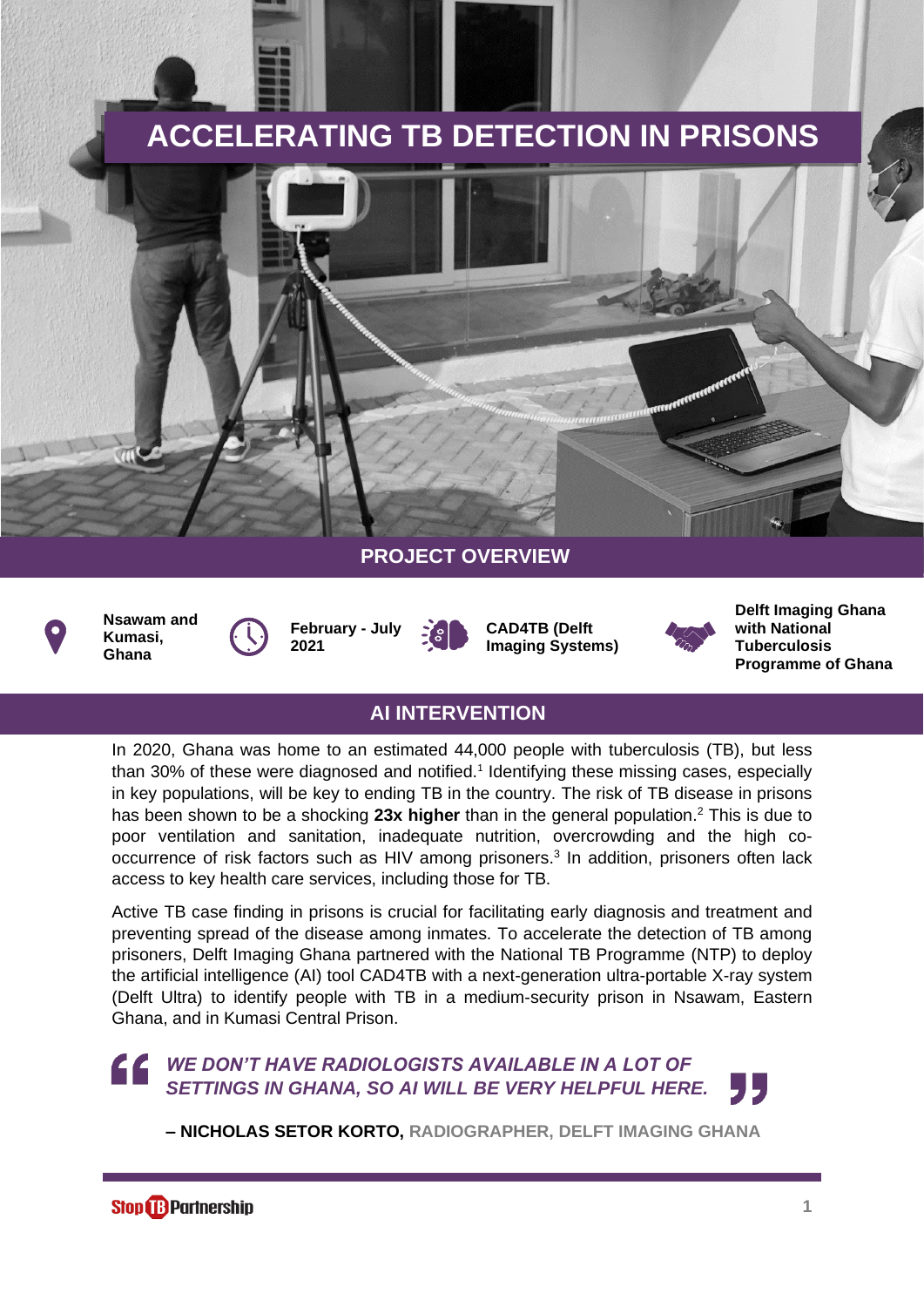From 3 to 5 February 2021, Delft Imaging Ghana and the NTP screened inmates in Nsawam using chest X-rays taken with both an ultra-portable and a mobile X-ray system. With the results from the AI available in **less than a minute,** the project TB doctor could rapidly interpret the X-rays, assisted by AI, to decide which prisoners should receive a sensitive diagnostic test (Xpert). Everyone diagnosed with TB received treatment. Of the prisoners screened in Nsawam, only 25 X-rays were captured on the Delft Ultra.

After this initial success, prison screening campaigns continued with the NTP in Nsawam on 31 April–12 May 2021 and in Kumasi Central Prison on 21 June–2 July 2021, using the AI as well as Delft Ultra alongside a Stop TB van containing X-ray equipment.

### **PROJECT IMPACT**

- **In Nsawam, 2,592 prisoners screened, 175 with Delft Ultra; 3 diagnosed and treated**
- **In Kumasi, 1,816 prisoners screened, 81 with Delft Ultra; 3 diagnosed and treated**

This leading-edge ultra-portable X-ray system is **more lightweight than alternative ultraportable systems.** In general, the image quality was standard; however, **when taking Xrays of the minority of inmates with larger body size, the quality suffered** due to the device's limited power. The project radiographer found the new system very easy to set up and user-friendly. Using AI vastly accelerated TB detection and could be an important tool for screening key populations, such as prisoners, in settings where radiologists are not commonly available.

The NTP of Ghana continues to work with AI in its screening programmes and recently procured ultra-portable X-ray systems (Delft Light) from the Stop TB Partnership's GDF Catalog

*AS A TB DOCTOR, I'VE SPENT A LOT OF MY LIFE REVIEWING CHEST X-RAYS FOR TB IN SETTINGS LIKE THIS. I THINK AI IS A WONDERFUL TOOL. IT WILL HELP FIND THE MISSING CASES IN TB, I AM CONVINCED ABOUT THAT.*

> **– DR. MAURITS VERHAGEN MANAGING DIRECTOR, DELFT IMAGING GHANA**

CC